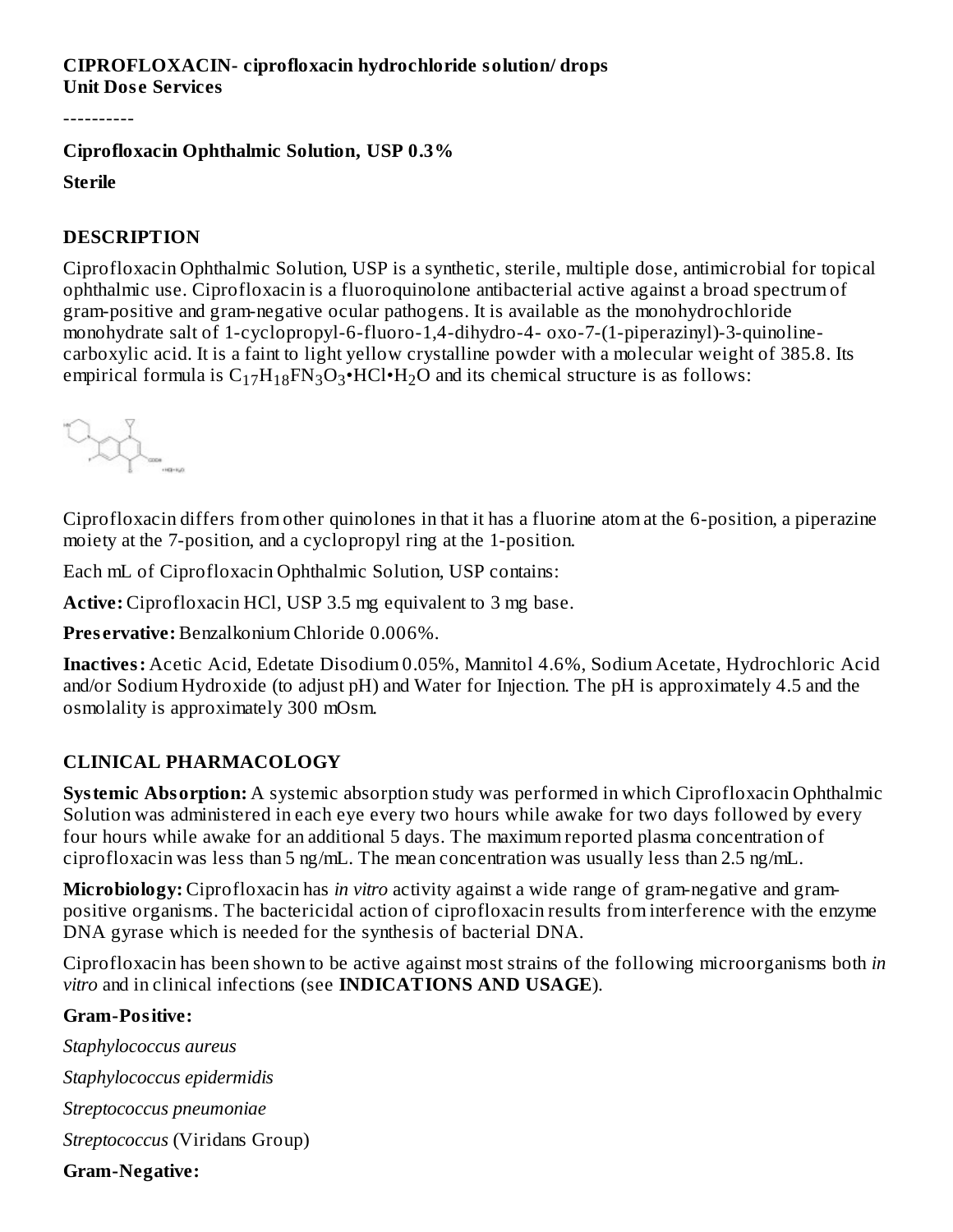#### *Haemophilus influenzae*

*Pseudomonas aeruginosa*

*Serratia marcescens*

Ciprofloxacin has been shown to be active *in vitro* against most strains of the following organisms, however, *the clinical significance of these data is unknown*:

#### **Gram-Positive:**

*Enterococcus faecalis* (Many strains are only moderately susceptible) *Staphylococcus haemolyticus Staphylococcus hominis Staphylococcus saprophyticus Streptococcus pyogenes* **Gram-Negative:**

| Acinetobacter calcoaceticus | Escherichia coli           | Proteus mirabilis       |
|-----------------------------|----------------------------|-------------------------|
| subsp. anitratus            | Haemophilus ducreyi        | Proteus vulgaris        |
| Aeromonas caviae            | Haemophilus parainfluenzae | Providencia rettgeri    |
| Aeromonas hydrophila        | Klebsiella pneumoniae      | Providencia stuartii    |
| Brucella melitensis         | Klebsiella oxytoca         | Salmonella enteritidis  |
| Campylobacter coli          | Legionella pneumophila     | Salmonella typhi        |
| Campylobacter jejuni        | Moraxella (Branhamella)    | Shigella sonnei         |
| Citrobacter diversus        | catarrhalis                | Shigella flexneri       |
| Citrobacter freundii        | Morganella morganii        | Vibrio cholerae         |
| Edwardsiella tarda          | Neisseria gonorrhoeae      | Vibrio parahaemolyticus |
| Enterobacter aerogenes      | Neisseria meningitidis     | Vibrio vulnificus       |
| Enterobacter cloacae        | Pasteurella multocida      | Yersinia enterocolitica |

**Other Organisms:** *Chlamydia trachomatis* (only moderately susceptible) and *Mycobacterium tuberculosis* (only moderately susceptible).

Most strains of *Pseudomonas cepacia* and some strains of *Pseudomonas maltophilia* are resistant to ciprofloxacin as are most anaerobic bacteria, including *Bacteroides fragilis* and *Clostridium difficile*. The minimal bactericidal concentration (MBC) generally does not exceed the minimal inhibitory concentration (MIC) by more than a factor of 2. Resistance to ciprofloxacin *in vitro* usually develops slowly (multiple-step mutation).

Ciprofloxacin does not cross-react with other antimicrobial agents such as beta-lactams or aminoglycosides; therefore, organisms resistant to these drugs may be susceptible to ciprofloxacin.

#### **Clinical Studies**

Following therapy with Ciprofloxacin Ophthalmic Solution, 76% of the patients with corneal ulcers and positive bacterial cultures were clinically cured and complete re-epithelialization occurred in about 92% of the ulcers.

In 3 and 7 day multicenter clinical trials, 52% of the patients with conjunctivitis and positive conjunctival cultures were clinically cured and 70 to 80% had all causative pathogens eradicated by the end of treatment.

In a randomized, double-masked, multicenter, parallel-group clinical trial of pediatric patients with bacterial conjunctivitis, between birth and 31 days of age, patients were dosed with ciprofloxacin or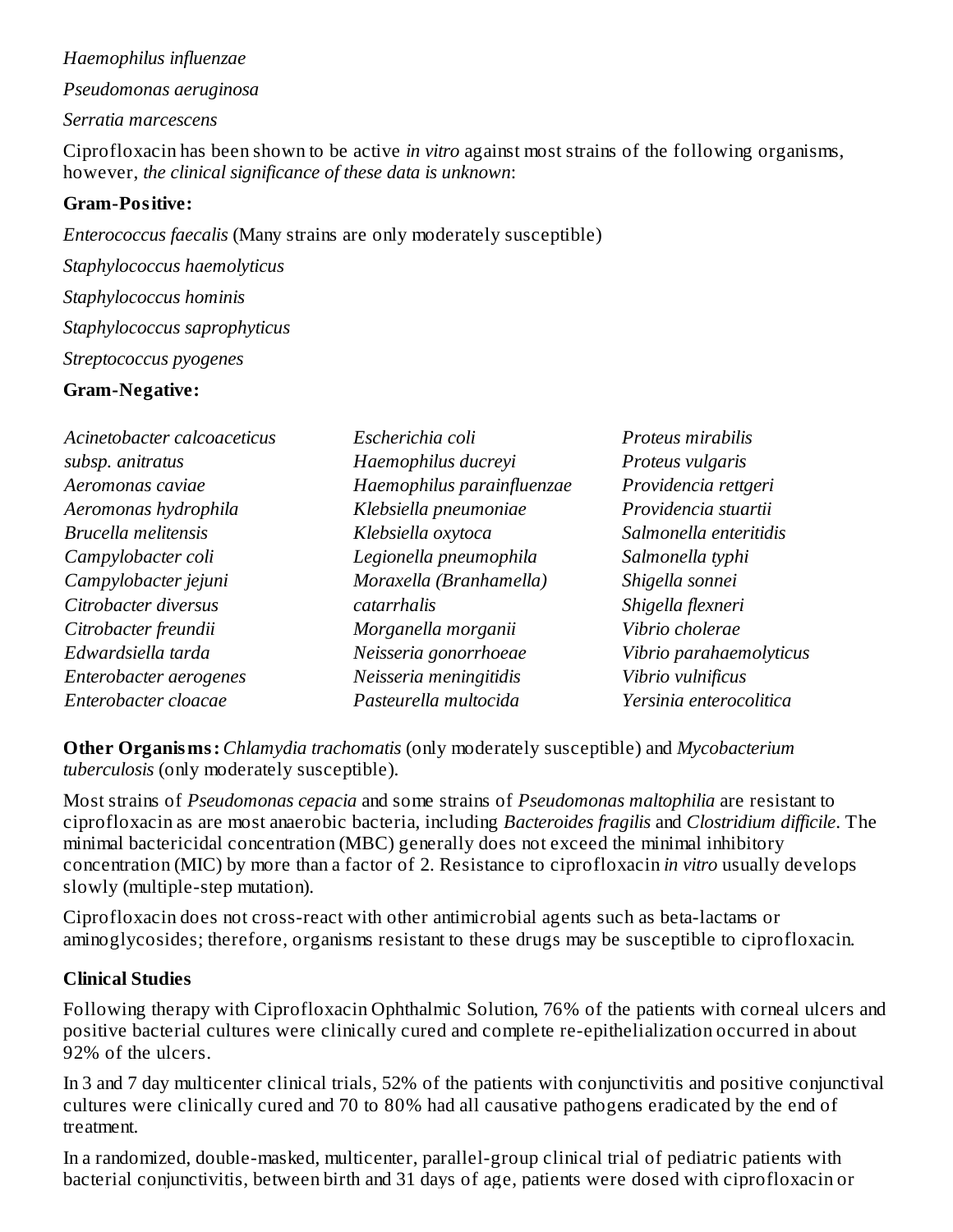bacterial conjunctivitis, between birth and 31 days of age, patients were dosed with ciprofloxacin or another anti-infective agent. Clinical outcomes for the trial demonstrated a clinical cure rate of 80% at Day 9 and a microbiological eradication success rate of 85% at Day 9.

Please note that microbiologic eradication does not always correlate with clinical outcome in antiinfective trials.

#### **INDICATIONS AND USAGE**

Ciprofloxacin Ophthalmic Solution is indicated for the treatment of infections caused by susceptible strains of the designated microorganisms in the conditions listed below:

| Corneal Ulcers: | Pseudomonas aeruginosa          |
|-----------------|---------------------------------|
|                 | Serratia marcescens*            |
|                 | Staphylococcus aureus           |
|                 | Staphylococcus epidermidis      |
|                 | Streptococcus pneumoniae        |
|                 | Streptococcus (Viridans Group)* |
| Conjunctivitis: | Haemophilus influenzae          |
|                 | Staphylococcus aureus           |
|                 | Staphylococcus epidermidis      |
|                 | Streptococcus pneumoniae        |

\*Efficacy for this organism was studied in fewer than 10 infections.

#### **CONTRAINDICATIONS**

A history of hypersensitivity to ciprofloxacin or any other component of the medication is a contraindication to its use. A history of hypersensitivity to other quinolones may also contraindicate the use of ciprofloxacin.

## **WARNINGS**

#### NOT FOR INJECTION INTO THE EYE.

Serious and occasionally fatal hypersensitivity (anaphylactic) reactions, some following the first dose, have been reported in patients receiving systemic quinolone therapy. Some reactions were accompanied by cardiovascular collapse, loss of consciousness, tingling, pharyngeal or facial edema, dyspnea, urticaria, and itching. Only a few patients had a history of hypersensitivity reactions. Serious anaphylactic reactions require immediate emergency treatment with epinephrine and other resuscitation measures, including oxygen, intravenous fluids, intravenous antihistamines, corticosteroids, pressor amines and airway management, as clinically indicated.

Remove contact lenses before using.

## **PRECAUTIONS**

#### **General**

As with other antibacterial preparations, prolonged use of ciprofloxacin may result in overgrowth of nonsusceptible organisms, including fungi. If superinfection occurs, appropriate therapy should be initiated. Whenever clinical judgment dictates, the patient should be examined with the aid of magnification, such as slit lamp biomicroscopy and, where appropriate, fluorescein staining.

Ciprofloxacin should be discontinued at the first appearance of a skin rash or any other sign of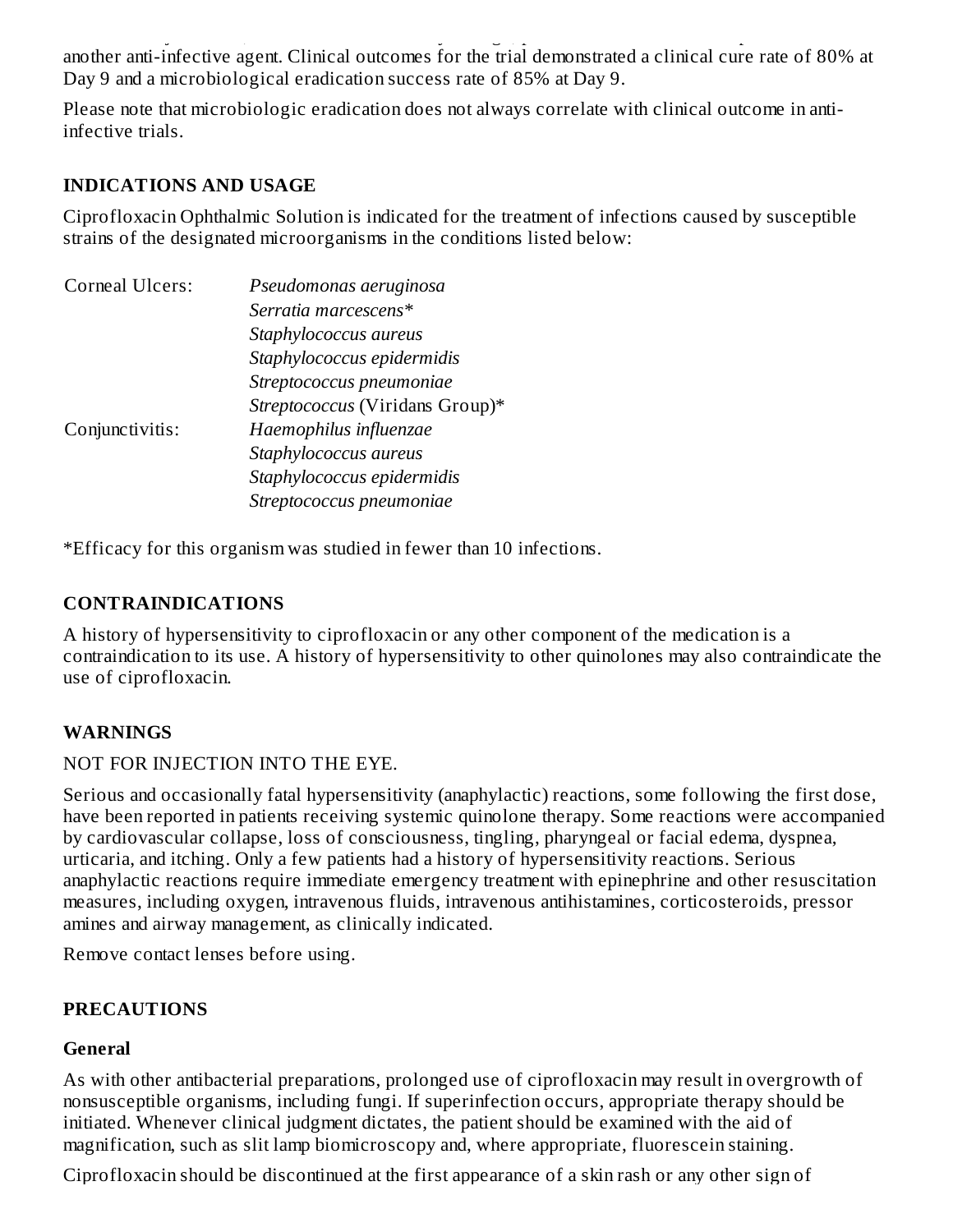hypersensitivity reaction.

In clinical studies of patients with bacterial corneal ulcer, a white crystalline precipitate located in the superficial portion of the corneal defect was observed in 35 (16.6%) of 210 patients. The onset of the precipitate was within 24 hours to 7 days after starting therapy. In one patient, the precipitate was immediately irrigated out upon its appearance. In 17 patients, resolution of the precipitate was seen in 1 to 8 days (seven within the first 24 to 72 hours), in five patients, resolution was noted in 10 to 13 days. In nine patients, exact resolution days were unavailable; however, at follow-up examinations, 18 to 44 days after onset of the event, complete resolution of the precipitate was noted. In three patients, outcome information was unavailable. The precipitate did not preclude continued use of ciprofloxacin, nor did it adversely affect the clinical course of the ulcer or visual outcome (see **ADVERSE REACTIONS**).

#### **Information for Patients**

Do not touch dropper tip to any surface, as this may contaminate the solution.

## **Drug Interactions**

Specific drug interaction studies have not been conducted with ophthalmic ciprofloxacin. However, the systemic administration of some quinolones has been shown to elevate plasma concentrations of theophylline, interfere with the metabolism of caffeine, enhance the effects of the oral anticoagulant, warfarin, and its derivatives and has been associated with transient elevations in serum creatinine in patients receiving cyclosporine concomitantly.

## **Carcinogenesis, Mutagenesis, Impairment of Fertility**

Eight *in vitro* mutagenicity tests have been conducted with ciprofloxacin and the test results are listed below:

*Salmonella*/Microsome Test (Negative) *E. coli* DNA Repair Assay (Negative) Mouse Lymphoma Cell Forward Mutation Assay (Positive) Chinese Hamster V79 Cell HGPRT Test (Negative) Syrian Hamster Embryo Cell Transformation Assay (Negative) *Saccharomyces cerevisiae* Point Mutation Assay (Negative) *Saccharomyces cerevisiae* Mitotic Crossover and Gene Conversion Assay (Negative) Rat Hepatocyte DNA Repair Assay (Positive)

Thus, two of the eight tests were positive, but the results of the following three *in vivo* test systems gave negative results:

Rat Hepatocyte DNA Repair Assay Micronucleus Test (Mice) Dominant Lethal Test (Mice)

Long term carcinogenicity studies in mice and rats have been completed. After daily oral dosing for up to two years, there is no evidence that ciprofloxacin had any carcinogenic or tumorigenic effects in these species.

## **Pregnancy – Pregnancy Category C**

Reproduction studies have been performed in rats and mice at doses up to six times the usual daily human oral dose and have revealed no evidence of impaired fertility or harm to the fetus due to ciprofloxacin. In rabbits, as with most antimicrobial agents, ciprofloxacin (30 and 100 mg/kg orally)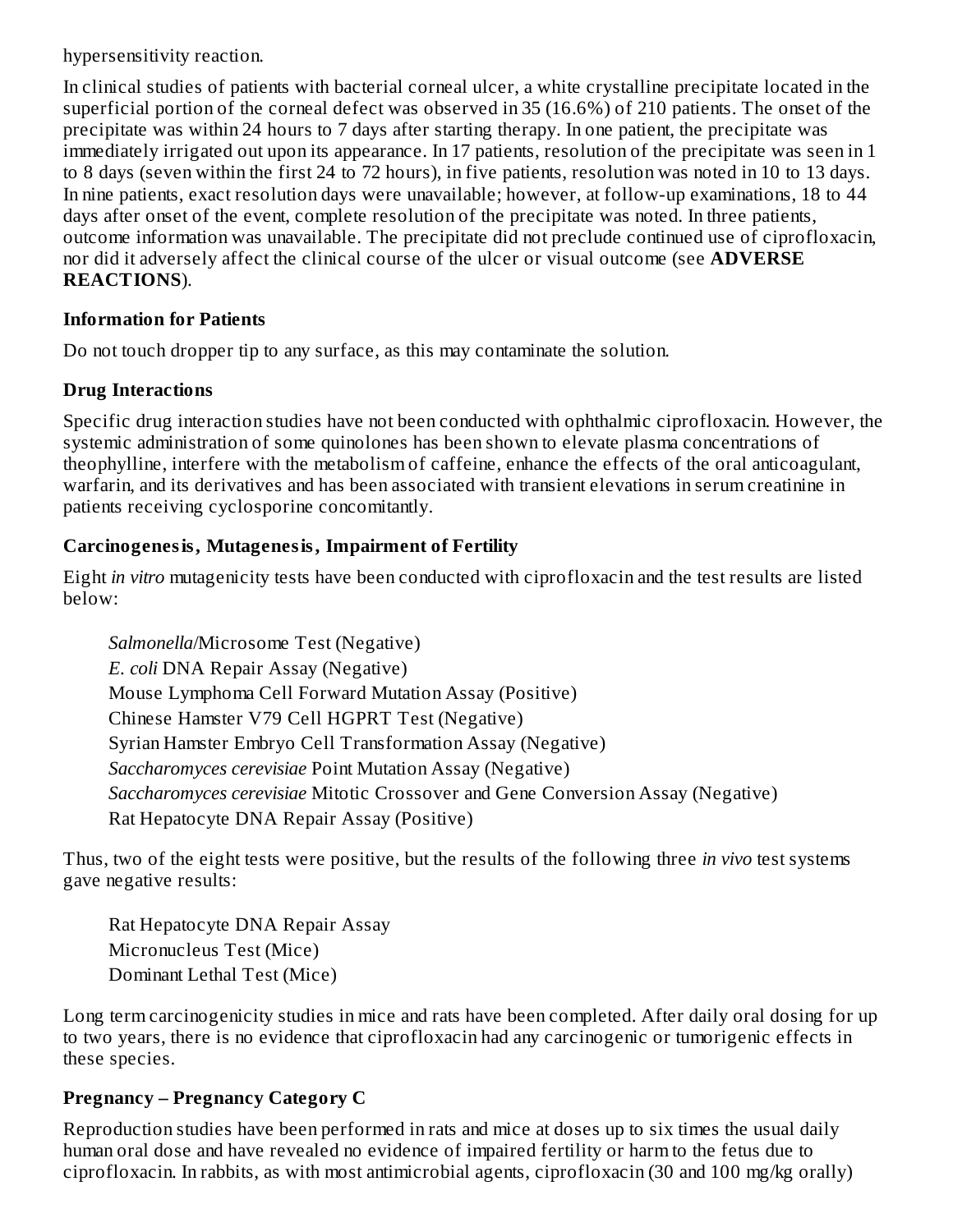produced gastrointestinal disturbances resulting in maternal weight loss and an increased incidence of abortion. No teratogenicity was observed at either dose. After intravenous administration, at doses up to 20 mg/kg, no maternal toxicity was produced and no embryotoxicity or teratogenicity was observed. There are no adequate and well controlled studies in pregnant women. Ciprofloxacin Ophthalmic Solution should be used during pregnancy only if the potential benefit justifies the potential risk to the fetus.

## **Nursing Mothers**

It is not known whether topically applied ciprofloxacin is excreted in human milk; however, it is known that orally administered ciprofloxacin is excreted in the milk of lactating rats and oral ciprofloxacin has been reported in human breast milk after a single 500 mg dose. Caution should be exercised when Ciprofloxacin Ophthalmic Solution is administered to a nursing mother.

## **Pediatric Us e**

Safety and effectiveness of Ciprofloxacin Ophthalmic Solution have been established in all ages. Use of ciprofloxacin is supported by evidence from adequate and well controlled studies of ciprofloxacin in adults, children and neonates (see **Clinical Studies**). Although ciprofloxacin and other quinolones cause arthropathy in immature animals after oral administration, topical ocular administration of ciprofloxacin to immature animals did not cause any arthropathy and there is no evidence that the ophthalmic dosage form has any effect on the weight bearing joints.

## **Geriatric Us e**

No overall differences in safety or effectiveness have been observed between elderly and younger patients.

## **ADVERSE REACTIONS**

The most frequently reported drug related adverse reaction was local burning or discomfort. In corneal ulcer studies with frequent administration of the drug, white crystalline precipitates were seen in approximately 17% of patients (see **PRECAUTIONS**). Other reactions occurring in less than 10% of patients included lid margin crusting, crystals/scales, foreign body sensation, itching, conjunctival hyperemia and a bad taste following instillation. Additional events occurring in less than 1% of patients included corneal staining, keratopathy/keratitis, allergic reactions, lid edema, tearing, photophobia, corneal infiltrates, nausea and decreased vision.

## **OVERDOSAGE**

A topical overdose of Ciprofloxacin Ophthalmic Solution may be flushed from the eye(s) with warm tap water.

## **DOSAGE AND ADMINISTRATION**

## **Corneal Ulcers**

The recommended dosage regimen for the treatment of **corneal ulcers** is two drops into the affected eye every 15 minutes for the first six hours and then two drops into the affected eye every 30 minutes for the remainder of the first day. On the second day, instill two drops in the affected eye hourly. On the third through the fourteenth day, place two drops in the affected eye every four hours. Treatment may be continued after 14 days if corneal re-epithelialization has not occurred.

## **Bacterial Conjunctivitis**

The recommended dosage regimen for the treatment of **bacterial conjunctivitis** is one or two drops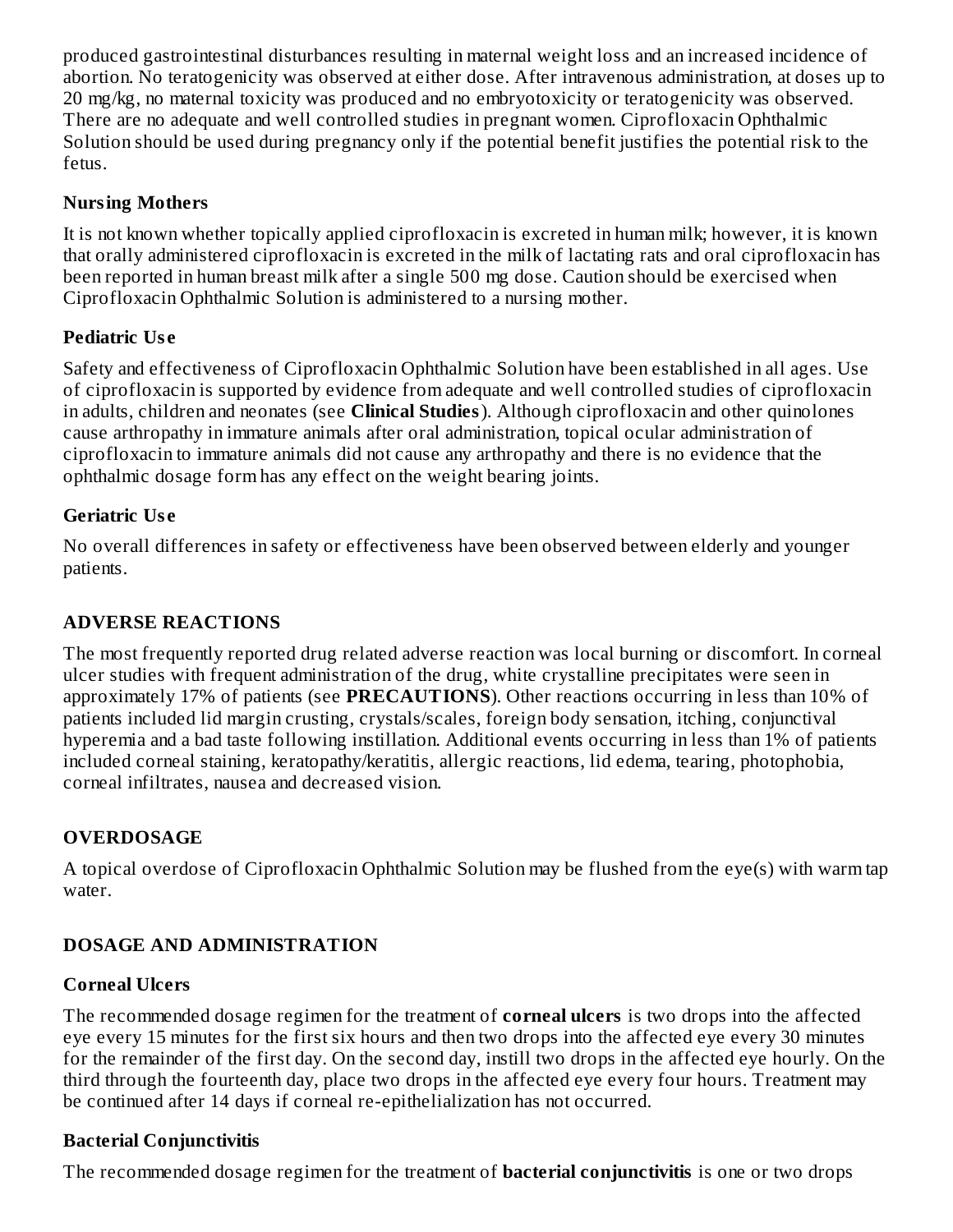instilled into the conjunctival sac(s) every two hours while awake for two days and one or two drops every four hours while awake for the next five days.

#### **HOW SUPPLIED**

Product: 50436-0714 NDC: 50436-0714-1 5 mL in a BOTTLE, DROPPER / 1 in a CARTON

#### **ANIMAL PHARMACOLOGY**

Ciprofloxacin and related drugs have been shown to cause arthropathy in immature animals of most species tested following oral administration. However, a one-month topical ocular study using immature Beagle dogs did not demonstrate any articular lesions.

AKORN Manufactured by: **Akorn, Inc.** Lake Forest, IL 60045

CX00N Rev. 04/17

#### **CIPROFLOXACIN (CIPROFLOXACIN HYDROCHLORIDE) SOLUTION/ DROPS**



LOT: XXXXX EXP: XXXXXX

| <b>CIPROFLOXACIN</b>                                                                                                                          |                         |                    |                               |          |
|-----------------------------------------------------------------------------------------------------------------------------------------------|-------------------------|--------------------|-------------------------------|----------|
| ciprofloxacin hydrochloride solution/ drops                                                                                                   |                         |                    |                               |          |
|                                                                                                                                               |                         |                    |                               |          |
| <b>Product Information</b>                                                                                                                    |                         |                    |                               |          |
| <b>Product Type</b>                                                                                                                           | HUMAN PRESCRIPTION DRUG | Item Code (Source) | NDC:50436-0714(NDC:17478-714) |          |
| <b>Route of Administration</b>                                                                                                                | <b>OPHTHALMIC</b>       |                    |                               |          |
|                                                                                                                                               |                         |                    |                               |          |
|                                                                                                                                               |                         |                    |                               |          |
| <b>Active Ingredient/Active Moiety</b>                                                                                                        |                         |                    |                               |          |
| <b>Basis of</b><br><b>Ingredient Name</b><br>Strength                                                                                         |                         |                    |                               | Strength |
| CIPRO FLOXACIN HYDRO CHLORIDE (UNII: 4BA73M5E37) (CIPROFLOXACIN -<br>3 <sub>mg</sub><br><b>CIPROFLOXACIN</b><br>UNII:5E8K9I0O4U)<br>in $1 mL$ |                         |                    |                               |          |
|                                                                                                                                               |                         |                    |                               |          |
|                                                                                                                                               |                         |                    |                               |          |